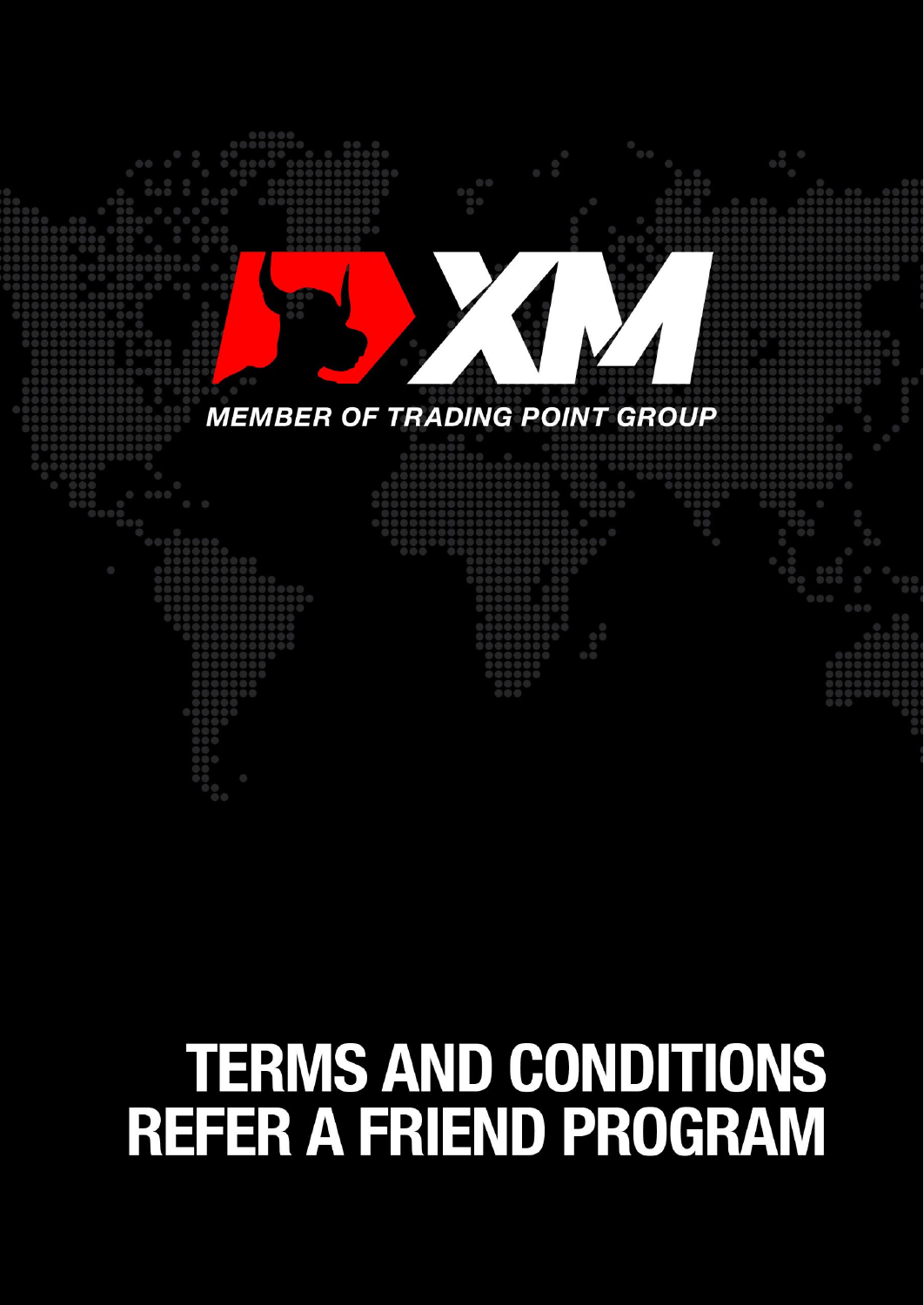

# **REFER A FRIEND PROGRAM - TERMS AND CONDITIONS**

## **A. Introduction**

This Refer a Friend Program (the "*Program*") sets out the complete terms and conditions governing the Referrer's ability to use the Company's 'Refer a Friend functionality' and forms an integral part of the "*XM Business Terms and Policies*" and provisions set herein are considered as an annex of all "*XM Business Terms and Policies*".

Please read carefully all the terms and conditions set out herein before applying to participate in the said Program. You must agree with and accept all the terms and conditions contained in Program without modifications, which include those terms and conditions expressly set out below and those incorporated herein by reference, before you may participate to the Program.

This Agreement sets out the terms and conditions upon which the Company may provide the Refer a Friend functionality to the Referrer whereby the Referrer will have the ability to invite their friends (i.e., the Referees) to the Company and generate commissions (i.e., *Reward*) based on the traffic brought to the Company.

All the terms and conditions and all provisions set out in this Agreement, governing the business relationship of the Referrer and the Referee with the Company shall remain in full force and effect.

# **B. Parties to the Agreement**

XM Global Limited operating under the trading name XM is a Securities Service Provider Licensee regulated and authorised by the Financial Services Commission ("FSC") in Belize under the Licence Number: 000261/158 (hereinafter called the "*Company*" and/or "*XM*");

and

The respective "Referrer", who shall mean the individual who is a member to XM's Refer a Friend Program in accordance with the terms and conditions set in this Agreement, and who agrees with and accepts the terms and conditions of the Program set forth herein and the participation of whom to this Program has been accepted by the Company (hereinafter called the "*Referrer*");

and

The respective "Referee", who shall mean the individual who has registered to open an XM real trading account with the Company, through the Refer A Friend Program in accordance with the terms and conditions set in this Agreement, and who agrees with and accepts the terms and conditions of the Program set forth herein and the participation of whom to this Program has been accepted by the Company (the "*Referee*");

and furthermore, may hereinafter be referred to separately as the "*Party*" and jointly as the "*Parties*".

1. The "*Refer a Friend Program*" Terms and Conditions is an integral part of the "*XM Business Terms and Policies*" and provisions set herein are considered as an annex of all "*XM Business Terms and Policies*".

### **C. Definitions of terms**

Capitalised terms used in this Agreement, not otherwise defined herein, shall have the meanings set forth and given to them in the Company's Terms and Conditions of Business/Client Agreement. Any defined terms herein shall complement the terms defined in the Company's Terms and Conditions of Business/Client Agreement.

| <b>Agreement</b> | Means the current agreement, inclusive of all its terms and conditions. |
|------------------|-------------------------------------------------------------------------|
|                  |                                                                         |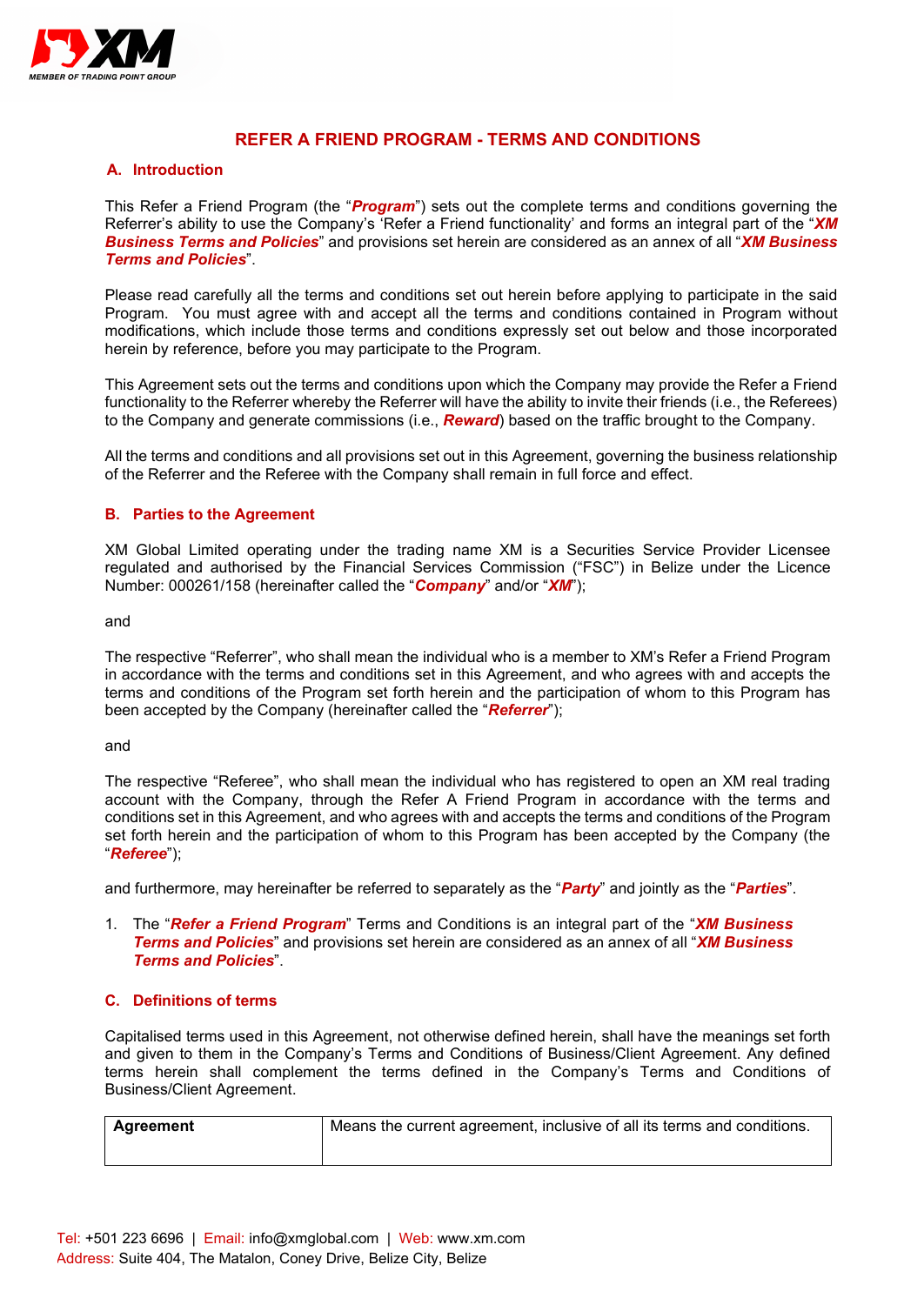

| <b>MyWallet</b> | Means the electronic wallet linked with the Referrer's trading account(s)<br>where he/she is paid a predefined amount of funds (i.e., Rewards) by the<br>Company based on the traffic brought. |
|-----------------|------------------------------------------------------------------------------------------------------------------------------------------------------------------------------------------------|
|                 |                                                                                                                                                                                                |
| <b>Referee</b>  | Means the person / friend whom the Referrer invited to the Company                                                                                                                             |
|                 | through the Refer a Friend Program and who meets all the eligibility                                                                                                                           |
|                 | requirements set in this Agreement.                                                                                                                                                            |
| <b>Referrer</b> | Means the person, who has a business relationship with the Company<br>and who meets the eligibility requirements to participate in the Refer a                                                 |
|                 | Friend Program through which he/she is able to invite friend (i.e.,                                                                                                                            |
|                 | Referees) to the Company, via the Refer a Friend functionality.                                                                                                                                |
| <b>Reward</b>   | Means a predefined amount of money generated in accordance with the                                                                                                                            |
|                 | Company's Refer a Friend functionality.                                                                                                                                                        |

# **D. Acknowledgements and Confirmations of Eligibility**

- 1. The Referrer, who meets the eligibility requirements set hereinbelow in Section E.1, may participate in the Refer a Friend Program which can be found in his/her Members Area. Referrers shall invite his/her friends (the "Referees") to the Company via a dedicated link provided by the Company's Refer a Friend functionality or via email including the dedicated link. For each successful Referee, the Referrer will be paid a predefined amount of Rewards, as set in Section E.2, in their "MyWallet" (accessible via the Members Area).
- 2. As a result of the above payment, these credited funds (i.e., the Reward) in the Referrer's "MyWallet" shall be available for withdrawal once transferred in the Referrer's trading account(s) or may be transferred to the Referrer's active trading account(s) for trading purposes.
- 3. A successful Referee is an individual who registers to open an account with the Company, via the dedicate link or email provided by the Referrer, and their trading account is validated. Upon validation, the Referee will receive the amount of USD 50 (or currency equivalent) as credit in his/her trading account as long as the requirements set in Section E.5 are met.
- 4. The Referee shall also be able to participate in the Refer a Friend Program as Referrers, provided that the eligibility requirements set in hereinbelow in Section E.5 and E.6 are met.
- 5. The payment of the amount of Rewards shall be made to the Referrer's "MyWallet", provided that the generated Reward is not the result of Fraud Traffic and/or of any trading activity that is in violation of this Agreement or of the Company's Terms and Conditions of Business, which govern the business relationship between the Parties.
- 6. The Referrer shall, under no circumstances, be considered as an Agent/Representative of the Company.
- 7. Should the trading activity/behavior on the Referrer's trading account(s) be detected violating the Company's Terms and Conditions of Business and/or this Agreement or should the Rewards generated related to allegedly fraudulent account(s) or should the Referrer be found using strategies aimed at deriving profit from the Rewards generated from such account(s), the Company reserves the right to exclude the Referrer from participating to the Program and/or terminate the business relationship with the Referrer.
- 8. The Parties (i.e., the Referrer and Referee) hereby acknowledge and accept that the Company may adjust/re-adjust the Reward of the Referrer and/or the credit received by the Referee, at its sole and absolute discretion. The Referrer further acknowledges and accepts that the latter may potentially affect any payable Rewards.
- 9. The Parties (i.e., the Referrer and the Referee) hereby acknowledge and confirm that this Program is discretionary, and the Company reserves the right to terminate this functionality at any time with prior notice.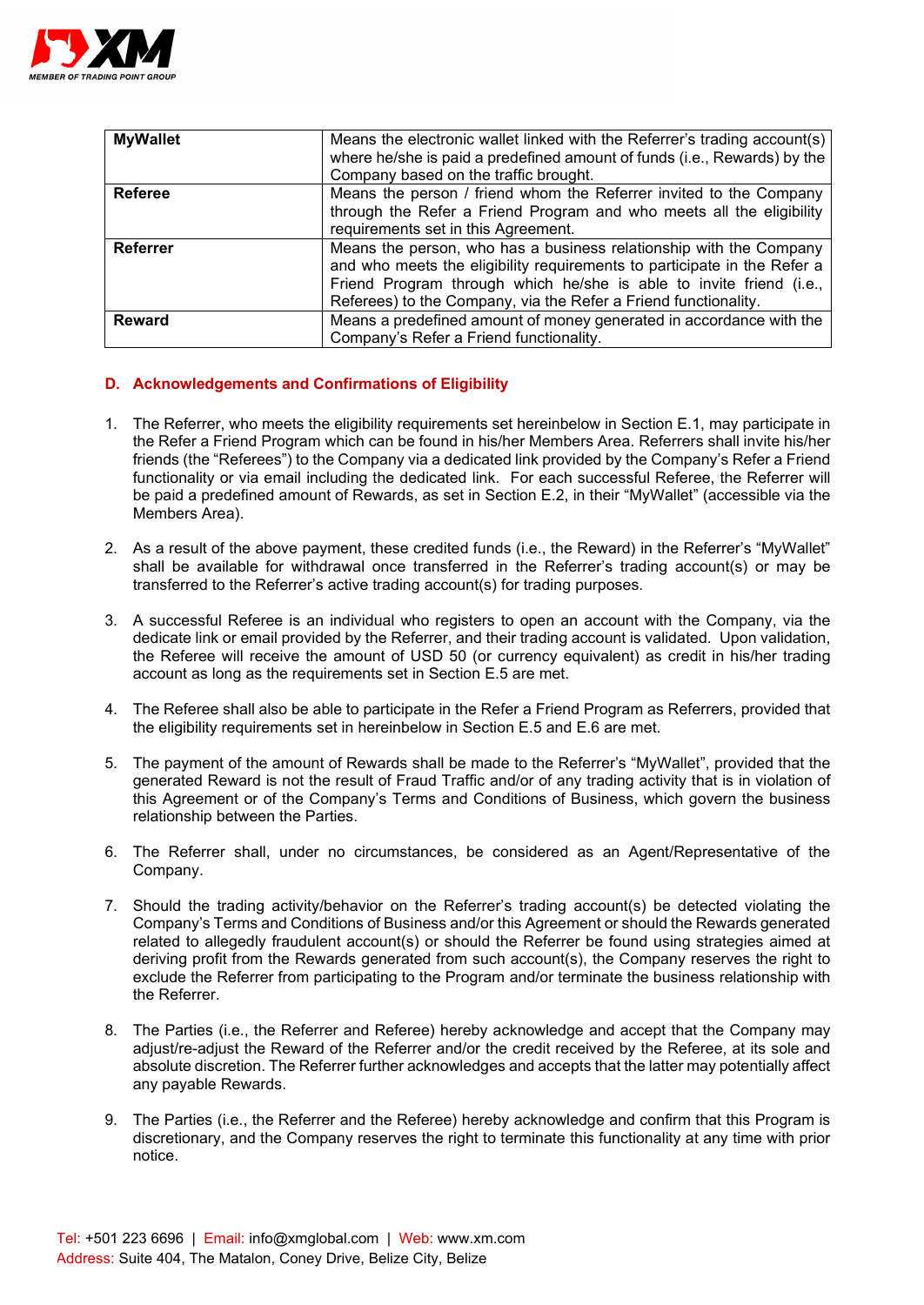

# **E. Specific "***Refer a Friend Program"* **conditions of eligibility**

- 1. Clients, who meet the following criteria set forth herein, will be able to participate in the Company's "*Refer a Friend Program"* (i.e., Referrers) through their Members Area:
	- (a) have a validated XM real trading account; and
	- (b) if the Referrers reside in Bangladesh, Indonesia, Egypt, Brazil, Pakistan, Nigeria, Sri Lanka, China, Kenya, Ukraine or Russia, they must trade five (5) standard lots (or 500 micro lots). Referrers who reside in a country other than those mentioned herein must trade three (3) standard lots (or 300 micro lots) in Forex, Gold or Silver. In addition to the above, Referrers holding an XM Shares account must trade a total trade value of USD 5,000.00 (or currency equivalent).
	- (c) In order for the aforementioned lot requirement to be met, the Company will take into consideration the trading activity and/or trading volume performed across all of the Referrer's trading accounts (in either XM Standard or XM Micro accounts).
	- (d) Only Referrers whose trade(s) have a duration of more than five (5) minutes are eligible to participate in the **"***Refer a Friend Program"*; for the purposes hereof, duration is considered the time between opening and closing of a trade.
	- (e) It should be noted that the trading activity performed by the Referrer whose trading account is registered under an Introducer of Business, will not be taken into consideration.
- 2. Referrers who meet the eligibility conditions set hereinabove, will be rewarded with a set amount of Reward in their "MyWallet", which is calculated according to the number of friends (i.e., Referees) that they refer to the Company, as indicated below:
	- (a) "*Refer 1-15 Friends*" *USD 25* per friend.
	- (b) "*Refer 16-30 Friends*" *USD 30* per friend.
	- (c) *"Refer 30+ Friends*" *USD 35* per friend.
- 3. The "*Refer a Friend Program*" is only available for Standard, Micro and Shares trading accounts (i.e., not available for other account types such as Ultra Low trading accounts).
- 4. Referrers, who participate to the "*Refer a Friend Program"* can invite their friends (i.e., Referees) to the Company via dedicated link, provided by the Company via their Members' Area. Referees will need to register an XM real trading account through the link provided, within thirty (30) calendar days from the receipt of link and successfully open and validate their trading account.
- 5. The referral is considered successful only if the following requirements are met:
	- (a) The Referee must open, validate and fund his/her trading account; and
	- (b) If the friend(s) referred (i.e., the Referees) reside in Bangladesh, Indonesia, Egypt, Brazil, Pakistan, Nigeria, Sri Lanka, China, Kenya, Ukraine or Russia, they must trade five (5) standard round turn lots (or 500 micro lots). Friend(s) referred who reside in a country other than those mentioned herein must trade three (3) standard round turn lot (or 300 micro lots) in Forex, Gold or Silver using deposited funds. In addition to the above, Referees holding an XM Shares account must trade a total trade value of USD 5,000.00 (or currency equivalent).
	- (c) In order for the aforementioned lot requirement to be met, the Company will take into consideration the trading activity and/or trading volume performed across all of the Referee's trading accounts (in either XM Standard or XM Micro accounts).
	- (d) Only Referees whose trade(s) have a duration of more than five (5) minutes are eligible to participate in the "*Refer a Friend Program"*; for the purposes hereof, duration is considered the time between opening and closing of a trade.
- 6. Subject to the requirements set in Section E.5, the Referees will be rewarded with a USD 50 No Deposit Trading Bonus in their trading account. It should be noted that the USD 50 No Deposit Bonus is available for transfer into an XM Standard or an XM Micro account only.
- 7. It should be noted that the trading activity performed by the Referee whose trading account is registered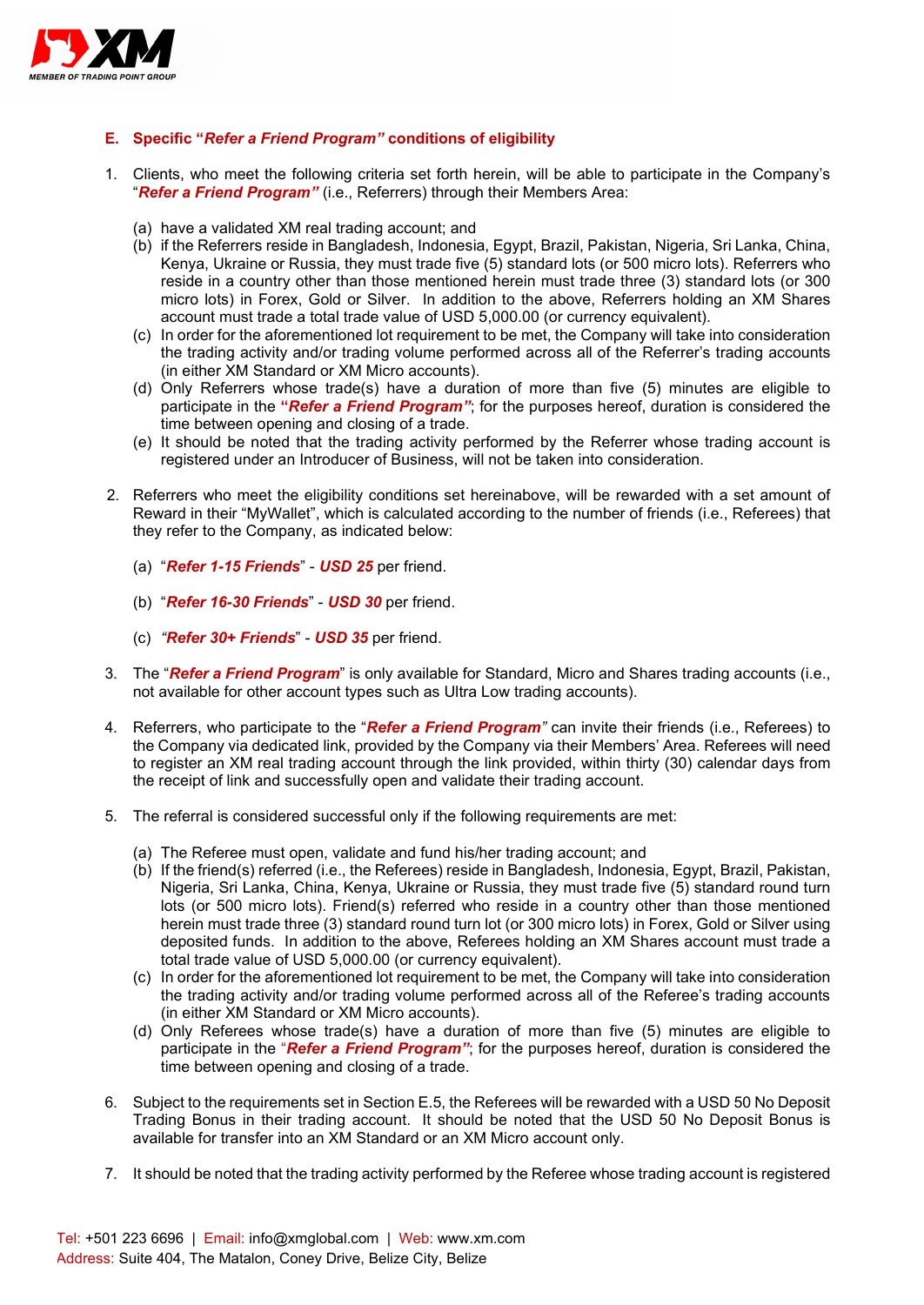

under an Introducer of Business, will not be taken into consideration for the purposes of Section E.5; as such, they will not be rewarded with a USD 50 No Deposit Trading Bonus in their trading account.

- 8. Referrers are not allowed to refer the same person, as Referee, more than once.
- 9. Referrers are not allowed to invite existing XM account holders to the Program.

# **F. Specific "MyWallet" Terms**

- 1. Each Referrer will have a unique "MyWallet" linked with their trading account which it was initially registered with our Company in order to participate to the "*Refer a Friend Program".*
- 2. Referrers will have access to their "MyWallet" through their Members Area once they start inviting friends.
- 3. Subject to Section E.2, any Rewards generated will be added to the Referrer's "MyWallet" as balance. Referrer's will be able to access and monitor their "MyWallet's" history via their Members Area.
- 4. The "MyWallet's" base currency shall be in USD. Transfers from "MyWallet" into a trading account are subject to conversion fees in case their base currency is not the United States Dollar ("USD").
- 5. Subject to Section D.2, any Rewards generated by the "*Refer a Friend Program"* can be transferred to the trading account(s) linked with the "MyWallet" and either withdrawn or used for trading purposes. The minimum transfer amount shall be USD 20 or the full amount of the available balance in the "MyWallet", if this is less than USD 20. It should be noted that, when transferring funds to an XM Standard or XM Micro account(s), "MyWallet" is treated as any other payment method. In this respect, you will still be eligible to receive the deposit bonuses under the terms of the relevant XM Bonus Program.
- 6. In case that the Referrer has two (2) "MyWallet" each registered under a different email address, the two "MyWallet" will be merged under one registered email address. Therefore, any available balance (i.e., the total balance of both "MyWallet") shall be available under the remaining "MyWallet", in which dormant fees shall also apply.

### **G. Dormant and Archiving Policy**

- 1. In the event that there is no activity (i.e., log in/trading/withdrawals/deposits/internal transfer) in the Referrers' trading account(s) for a set period of at least ninety (90) calendar days we will regard their trading accounts and their "MyWallet" linked with the trading account(s) to be "*dormant"*.
- 2. Dormant trading accounts and/or "MyWallet" will be charged with a monthly dormant fee of USD 10 (ten United States Dollars) or the full amount of the generated Rewards or the available balance, if the available Rewards/balance are/is less than USD 10 (ten United States Dollars). There will be no charge if there are no generated Rewards/balance available in the "MyWallet" and/or trading account(s) (i.e., zero balance).
- 3. It shall be noted that when the last trading account of a Referrer goes archived they may lose access to their "MyWallet" as well as to all remaining balance/Rewards contained therein.
- 4. The Referrer hereby acknowledges and confirms that in case he/she opts for the creation of a new trading account after former trading account(s) have been archived, he/she shall forfeit all rights to any future rewards deriving from the Program that he/she would otherwise be eligible to receive as Rewards in his/her "MyWallet".
- 5. Please note that "MyWallet" are subject to all the restrictions applied to the Referrer's trading account(s) (e.g., the balance of a "MyWallet" of a blocked client will be adjusted) as these are stated in this Agreement and/or in the Terms and Conditions of Business/Client Agreement.